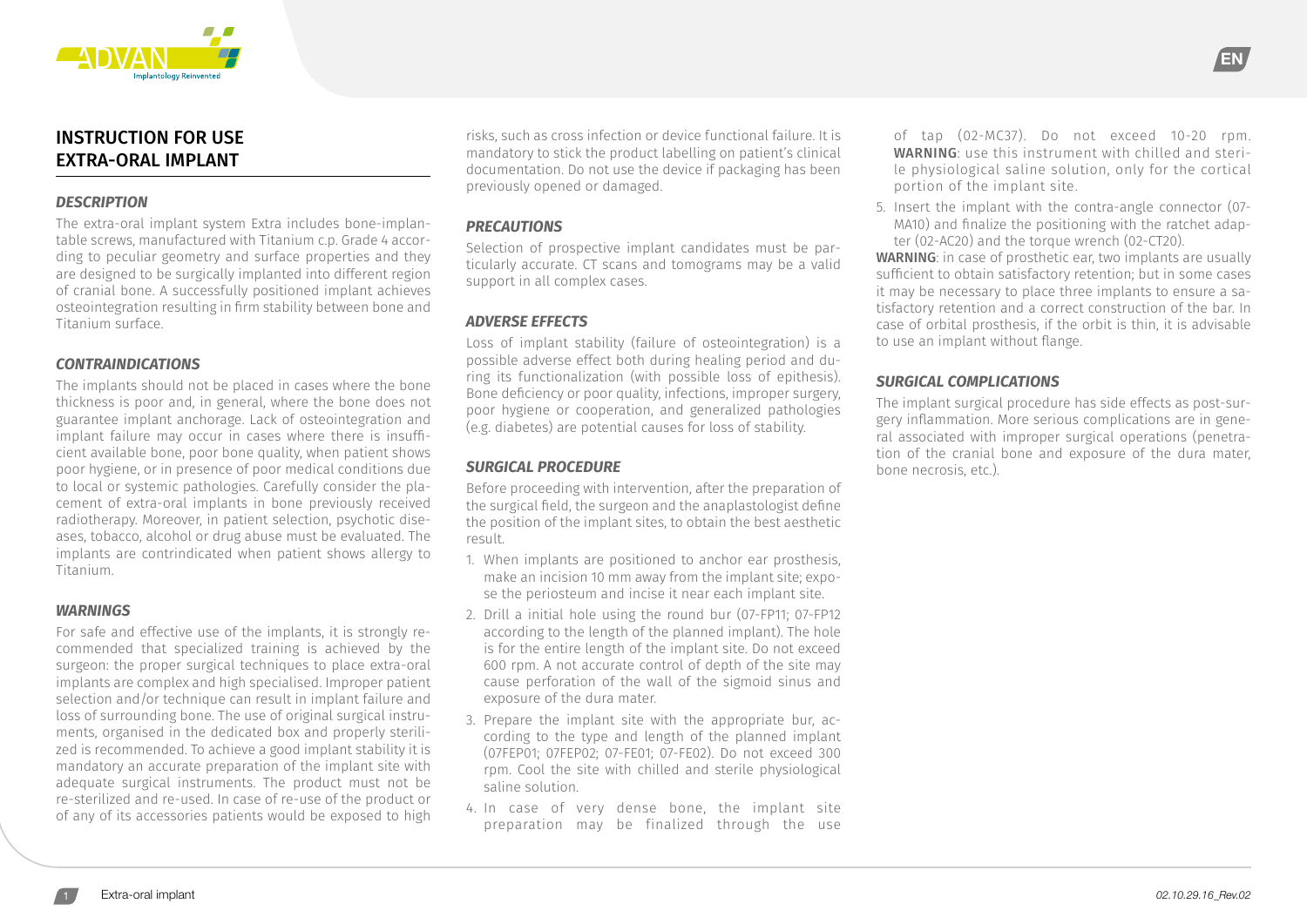



Choose the implant type, length and diameter and take the blister out of the cardboard box.



The vial containing the implant is sterile and lodged in the blister. The product description and the lot number are indicated on the label. Open the blister.





Take out the vial with the implant.  $\parallel$  Surgical cover screw is placed in the vial cap and sealed with a Tyvek film.





Gently open the vial cap (do not pull up with force). Connect the Ratchet Adaptor (02-AC20) and the Ratchet to the Mount (02-CT20) to perform manual implant screwing. To perform screwing with handpiece use Handpiece adaptor (07-MA10). Screw at slow speed (10-15 Rpm).



After placing the implant remove the Mount with the Open-end Wrench (01-CH10) and the Driver (02-EG20).



Withdraw the cover screw from vial cap and screw it onto the implant with the Driver (02-EG20).

8

WARNING: all steps from 1 to 8 must be performed following proper sterile field management.